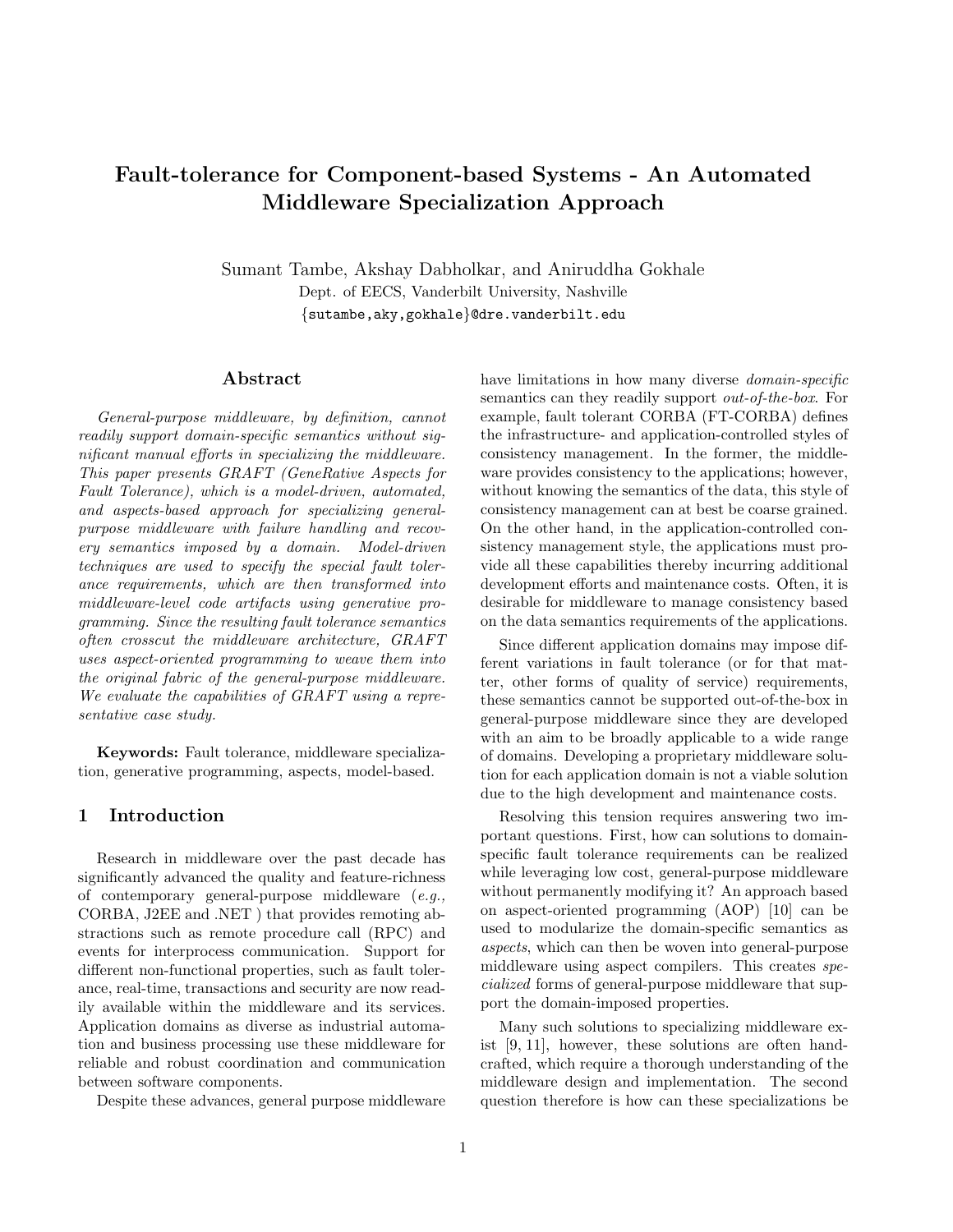automated to overcome the tedious, error-prone, and expensive manual approaches? Generative program $minq$  [4] offers a promising choice to address this question.

In this paper we present GRAFT (*GeneRative As*pects for Fault-Tolerance), which incorporates these solutions to specialize general-purpose middleware with domain-specific fault tolerance semantics. GRAFT uses domain-specific modeling and model-driven engineering (MDE) [3,15] techniques due to their ability to intuitively capture and modularize domain-specific requirements, and their inherent support for generative programming.

GRAFT uses a two stage process. In the first stage, domain-specific models, describing applications, their structure, and their communications, are annotated with fault-tolerance requirements of the domain using our domain-specific modeling language called the Component Availability Modeling Language (CAML). Aspect-oriented model weaving [6] is used to automatically transform these annotated structural models into refinements that incorporate the fault tolerance requirements captured using CAML. In the second stage, generators associated with CAML synthesize aspect code that realizes the runtime fault tolerance behavior, which is then woven into the middleware code using an aspect compiler.

We show the feasibility of our approach in the context of a representative case study taken from a warehouse material handling system that uses the Component-Integrated ACE ORB (CIAO) – a C++ implementation of Lightweight CORBA Component Model (LwCCM)  $[12]$  – for implementing various software components. Our empirical results demonstrate the savings in efforts to specialize general-purpose middleware.

## 2 Motivational Case Study

To better present our GRAFT solution, we illustrate a case study that benefits from GRAFT to realize its fault tolerance requirements. Our case study is a warehouse material handling system (MHS). A MHS provides automated monitoring, management, control, and flow of warehouse goods and assets. A MHS represents a class of conveyor systems used by couriers (e.g., UPS, DHL, and Fedex), airport baggage handling, retailers (e.g., Walmart and Target), food processing and bottling.

Architecture. The software components in the MHS architecture can be classified as (1) management components, which make decisions such as where to store incoming goods, (2) material flow control (MFC) components, which provide support for warehouse management components by determining the routes the goods have to traverse, and (3) hardware interface layer (HIL) components, which control MHS hardware, such as conveyor belts and flippers.

Figure 1 shows a subset of the MHS operations, where a MFC component directs goods within the warehouse using the route BELT A→BELT B or the route BELT A→BELT C. Flippers F and F' assist in directing goods from BELT A to BELT B and BELT C, respectively. Further, as shown in Figure 1, HIL components, such as Motor Controllers (MC1, MC2, MC1', MC2') and the Flipper Controller (FC, FC'), control the belt motors and flippers, respectively. The MFC component instructs the Flipper Controller component to flip, which in turn instructs the Motor Controller components to start the motors and begin transporting goods.



**Figure 1.** A Distributed Processing Unit Controlling Conveyor Belts

Domain-specific Fault Model. As goods are transported using different conveyor belts, faults could occur. Two broad kinds of faults are possible in the MHS system: (1) hardware faults,  $(e.g.,)$  jamming of the flipper) and (2) software faults, (e.g., MC or FC component crashes). Hardware faults in the MHS system are detected by their associated HIL components and communicated using application-specific software exceptions. Software faults, such as software component crashes, are detected by the clients of those components using system-level software exceptions generated by the underlying middleware. Both types of faults affect the reliable and correct operation of the MHS system, and are classified as catastrophic faults.

Domain-specific Failure Handling and Recovery Semantics. Failure recovery actions in MHS are based on warm-passive replication semantics. When catastrophic faults are detected in a MHS, the desired sys-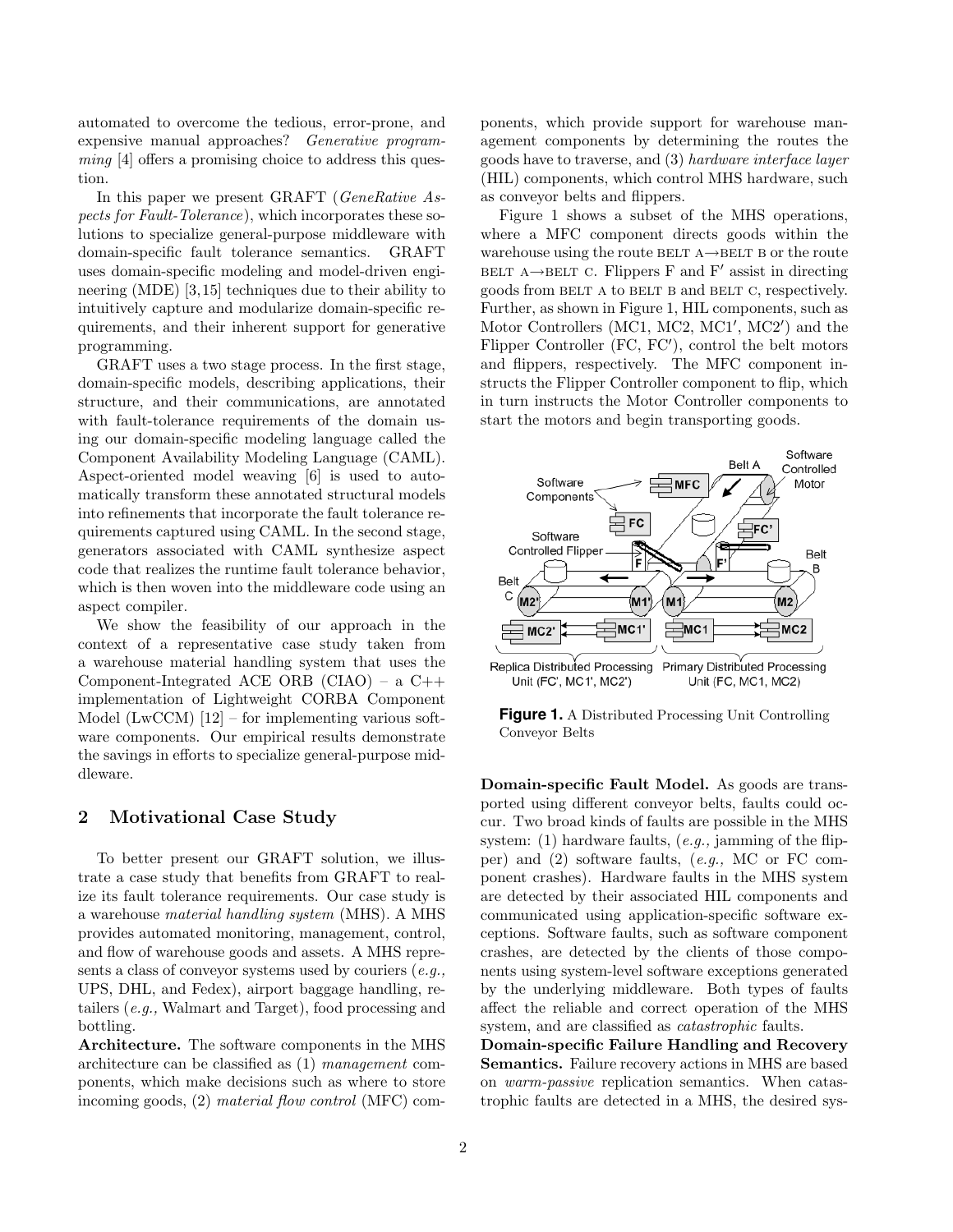tem response is to shutdown the affected hardware assembly and activate a backup hardware assembly automatically. For example, when one of the motors of BELT B or flipper F fails, the MFC component should stop using the BELT B and route the packages via belt c instead. The consequence of such a decision means that the HIL components associated with BELT B should be deactivated and those with BELT C as well as flipper  $F'$  need to be activated.

The MHS thus imposes a *group*-based fault tolerance semantics on the software components controlling the physical hardware. If any one component of the group fails, the failure prevents the whole group from functioning and warrants a failover to another group. We call this group of components as a distributed processing unit  $(DPU)$  – in this case MC1, MC2 and FC for BELT B. Further, the clients of a DPU (e.g., the MFC component) must failover to an alternative DPU if any of the components in the primary DPU fails.

System Design and Implementation Challenges. The software components of MHS are built using LwCCM and the associated CIAO middleware. Designing and implementing systems that support DPU group failure recovery semantics of a MHS using general-purpose middleware, such as LwCCM and its support for fault tolerance via FT-CORBA, is challenging because it lacks out-of-the-box support for (1) grouping multiple and distributed HIL components and treating them as a single unit of failure, (2) recovering a collection of HIL components together based on the group recovery semantics and redirecting all client MFC components to a replica group of HIL components.

Realizing these capabilities at application level impacts all the lifecycle phases of the application. First, application developers must modify their interface descriptions specified in IDL files to specify new types of exceptions, which indicate domain-specific fault conditions. Naturally, with changes in the interfaces, application developers must reprogram their application to conform to the modified interfaces. Modifying application source code to support failure handling semantics is not scalable as multiple components need to be modified to react to failures and provision failure recovery behavior. Further, such an approach results in crosscutting of failure handling code with that of the normal behavior across several component implementation modules.

An alternative approach to realizing this capability is to manually modify the general-purpose middleware and enhance it to recognize fault conditions and enforce failover by accounting for semantics, such as the DPU failover. Such modifications, however, are seldom restricted to a small portion of the middleware. Instead they tend to impact multiple different parts of the middleware. Naturally, a manual approach consumes significant development efforts and requires invasive and permanent changes to the middleware.

Overcoming these challenges requires an approach that automates middleware specialization and relieves applications from having to incur extra development effort. In particular, the following properties are desired of the proposed approach:

• **Property 1:** Application developers must not incur extra effort at design and development time to change IDL and system models to describe how application components are assembled and deployed. Moreover, any approach to capture the domain-specific requirements must be modularized to avoid scattering.

• Property 2: No manual efforts should be expended to incorporate the crosscutting changes to middleware while ensuring that no intrusive changes are made to the existing middleware. This implies, the domainspecific changes should remain decoupled from the original middleware, yet they must be made available at runtime.

# 3 GRAFT Process for Middleware Specialization

This section describes how GRAFT automates such domain-specific fault tolerance semantics within general-purpose middleware, while satisfying the properties mentioned before.

## 3.1 Overview of GRAFT

GRAFT is a two stage process to specialize middleware for domain-specific fault tolerance properties. Stage 1 in GRAFT leverages existing structural models of applications modeled as component assemblies, and annotates them with domain-specific fault tolerance requirements using our CAML language. The C-SAW [17] aspect-oriented model weaver is then used to transform the annotated models into those comprising new structural elements corresponding to the fault tolerance requirements (e.g., replica). This transformation step is necessary to obtain platform-specific metadata (e.g., XML deployment descriptors) for deployment and configuration engines from the output model of the transformation (See Section 3.2 for a detailed description.)

In stage 2, CAML models are used again to generated code that otherwise would have been written manually to carry out specialization of the middleware. The generated code is modularized using As-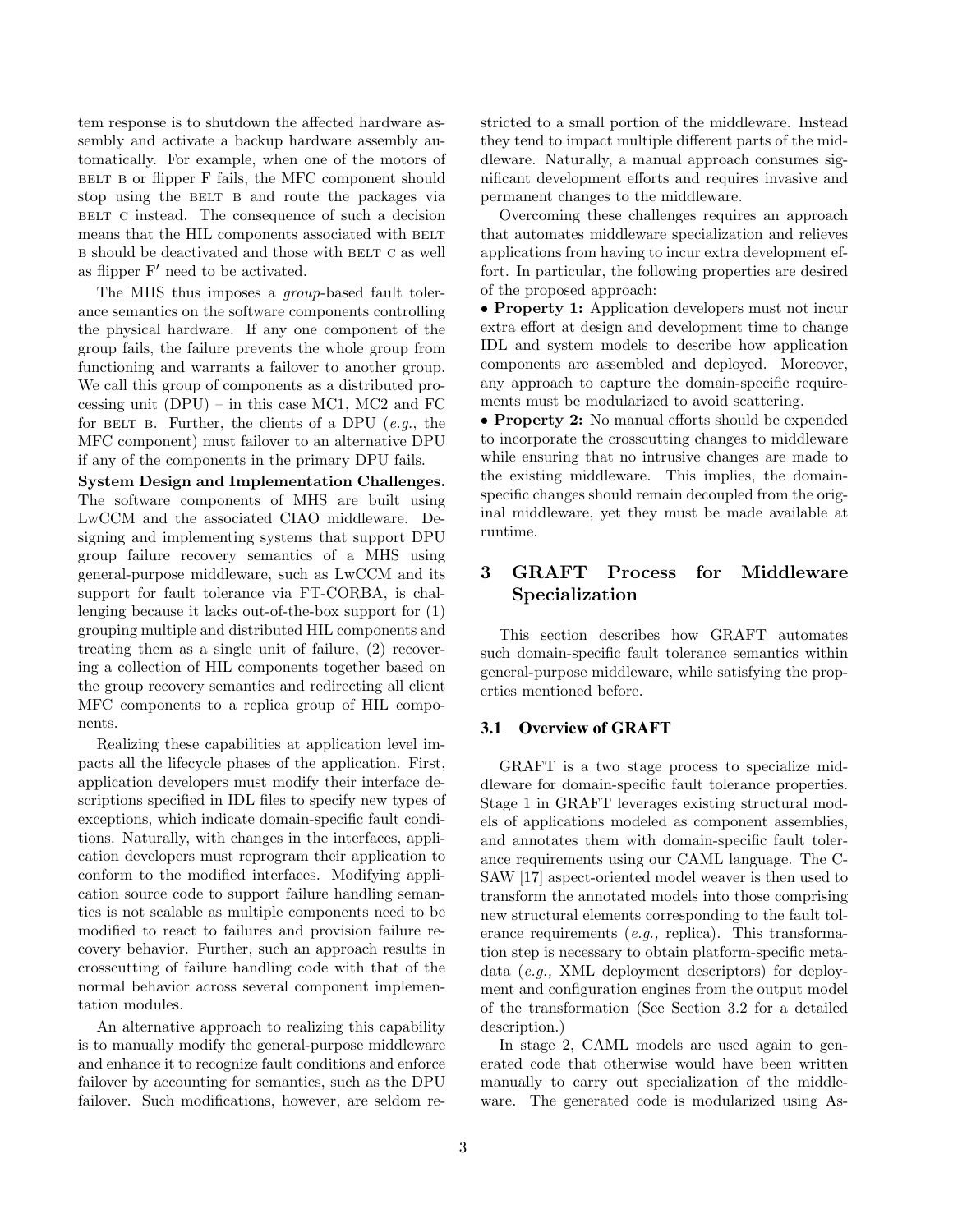$pectC++$  [18] language – an aspect-oriented extension to the traditional C++ language. Finally, GRAFT uses the AspectC++  $[18]$  compiler to weave in the specialized code into the CIAO middleware (See Section 3.3 for a detailed description). The entire GRAFT process is orchestrated within our CoSMIC [5] MDE framework.

# 3.2 Stage 1: Design-time Support for Specialization

Specializing middleware for fault tolerance properties imposed by a domain requires means to externalize the requirements so that an automated tool can process them. Modifying IDL, application and/or middleware code to specify the requirements is not the right level of abstraction since all these approaches are crosscutting and invasive, which require significant modifications to and maintenance of different artifacts. Satisfying Property 1 from Section 2 requires that the application design and its structure (i.e., the composition of its components) be shielded from the domain-imposed fault tolerance requirements.

Thus, it is desirable to specify these requirements using approaches that are intuitive, non invasive, and which promote automation. Model-driven engineering (MDE) [15], which uses domain-specific modeling languages (DSML) [7], provides the right level of abstraction at which such domain-specific requirements can be captured. Moreover, since MDE is a widely used approach to designing large-scale applications, it becomes a natural choice to specify these domain-specific requirements.

I. Specifying requirements using MDE: GRAFT provides a DSML called the Component Availability Modeling Language (CAML), which provides capabilities to annotate application structural models<sup>1</sup> with domain-specific fault tolerance requirements. CAML is developed using the Generic Modeling Environment (GME) [2], which provides a meta-programmable design environment for developing domain-specific graphical modeling languages. GME is capable of projecting different parts of a model on different graphical views. CAML leverages this capability to provide separation of concerns where application structural models are visually separate from domain-specific fault tolerance requirements. CAML's fault tolerance requirements are separated from the application's structural models by projecting them only in the QoS view but not in the structural view as shown in Figure 2. This property ensures that any domain-specific annotations of fault

<sup>1</sup>Structural models for component-based systems are built using our CoSMIC [5] modeling tool chain.

tolerance requirements to application structural models are represented as superimposition or an overlay, which preserves the original design and structure of the application.



**Figure 2.** Availability Annotation Metamodel of CAML

To capture the DPU semantics of our case study from Section 2, we developed an annotation metamodel in CAML, which is shown in Figure 2. To modularize the DPU fault-tolerance requirements at the modeling level, CAML provides a key modeling abstraction called *FailOverUnit* that supports group recovery semantics for the components associated with the relation Participates. One or more components can be grouped together and treated as a DPU when they are associated with a single FailOverUnit.

FailOverUnit captures the degree of replication of a DPU as a unit using an integer attribute called Replica. Finally, the FailOverUnit also provides support for modeling system level and application-specific catastrophic exceptions because group recovery semantics are critically dependent on such observable exceptions. Notice how CAML ensures that the FailOverUnit is projected only within the QoS view while the structural view continues to be part of the functional concerns.

# II. Automating structural changes based on modularized requirements:

Middleware specializations are required for all fault tolerant component instances in the system including replicas. Although CAML modularizes the domainspecific fault tolerance requirements by providing the annotation capabilities, these annotations by themselves do not produce extra component instances at run-time. The model interpreters in CoSMIC that synthesize deployment and configuration metadata for all the components, do not understand the annotations either. Therefore, from the perspective of the structural view, the application model is not complete unless the replicas of the protected components are made available. Thus the original structural models of the ap-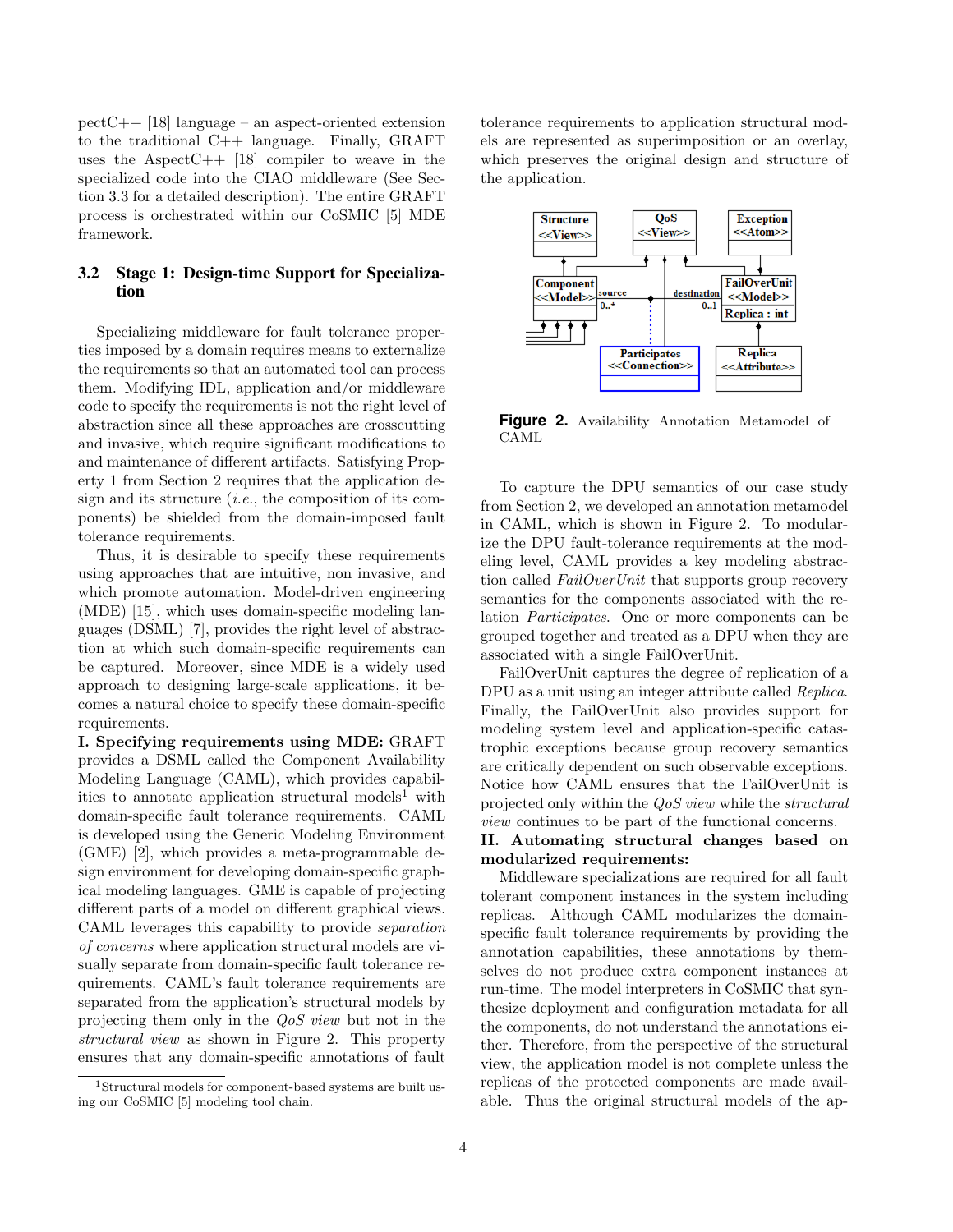plication must be transformed using these annotated requirements, however, without the developer expending any effort to satisfy Property 1 in Section 2.

In our case study, such a transformation requires several steps including (1) duplicating models of the primary components participating in a FailOverUnit, and (2) duplicating their interconnections so that the necessary connections can be established at deployment time for the replica DPU. GRAFT uses aspect-oriented model weaving [6] support provided by the Constraint-Specification Aspect Weaver (C-SAW) [17] tool to transform the annotated structural models. The C-SAW weaver is a generalized model-tomodel transformation engine for manipulating domainspecific models. C-SAW uses a language called Embedded Constraint Language (ECL) to specify transformations.

As shown in Figure 3, we developed a modelto-model transformation using C-SAW that takes a CAML model having annotated fault tolerance requirements as an input model, and generates a structural output model in response to the fault tolerance requirements. The new structural model is then traversed by existing model interpreters to produce metadata for packaging, assembling, deployment and configuration.



**Figure 3.** Automated Model Weaving Using C-SAW and FailOverUnit Replication Specification in ECL

Step 1 in Figure 3 represents a CAML model, which has fault-tolerance requirements modeled along with the application's structure. Step 2 in Figure 3 shows how a CAML model is automatically enriched using a transformation written using ECL. The transformation specification is parameterized and accepts the number of desired replicas as a parameter, which is specified as an integer attribute of a FailOverUnit in Step 1. Step 3 then uses existing model interpreters, which operate on the transformed models to produce platform-specific metadata.

The transformation is divided into multiple ECL strategies that perform two important steps. First, it creates clones of the participant components of a FailOverUnit. Second, it replicates the interconnections between the primary components into replica components. The result of these two steps is that structurally identical copies of the primary component models are created. This is necessary because the deployment and configuration tools do not distinguish between the primary components and the replica components.

## 3.3 Stage 2: Runtime Support for Specialization

The MDE tools [5] deploy the entire system and configure the middleware, however, they do not specialize the middleware. It is necessary for the middleware to be specialized using the domain-specific fault tolerance semantics specified in the MDE tools, without expending any manual effort. To address this challenge, GRAFT uses a deployment-time generative approach that augments general-purpose middleware with the desired specializations.

For our case study, GRAFT specializes the clientside middleware stubs. Client-side middleware stubs are used to communicate exceptions to client-side applications so that they can initiate appropriate recovery procedure in response to that. As mentioned in Section 2, these exceptions could be raised because of (1) hardware faults detected by the server or (2) software failure of the server side component itself. Both are examples of catastrophic exceptions, in response to which clients must initiate group recovery. To simplify developers' job, GRAFT generates code at deploymenttime that augments the *behavior* of the middlewaregenerated stubs to catch failure exceptions, and initiate domain-specific failure recovery actions.

GRAFT provides a model interpreter, which (1) traverses the CAML model, (2) identifies the components that participate in FailOverUnits, (3) identifies the components that are clients of the FailOverUnit participant components, and (4) generates modularized source code that provides failure detection and recovery as shown by Step 1 in Figure 4. Depending upon the role of the component, two different types of behaviors are generated by the interpreter.

We have identified two different roles of components with respect to a FailOverUnit: (1) participants of a FailOverUnit (e.g., FC component) and (2) non-participant client components that are directly communicating with one or more participants of the FailOverUnit (e.g., MFC component). The participants of a DPU do not failover, however, clients of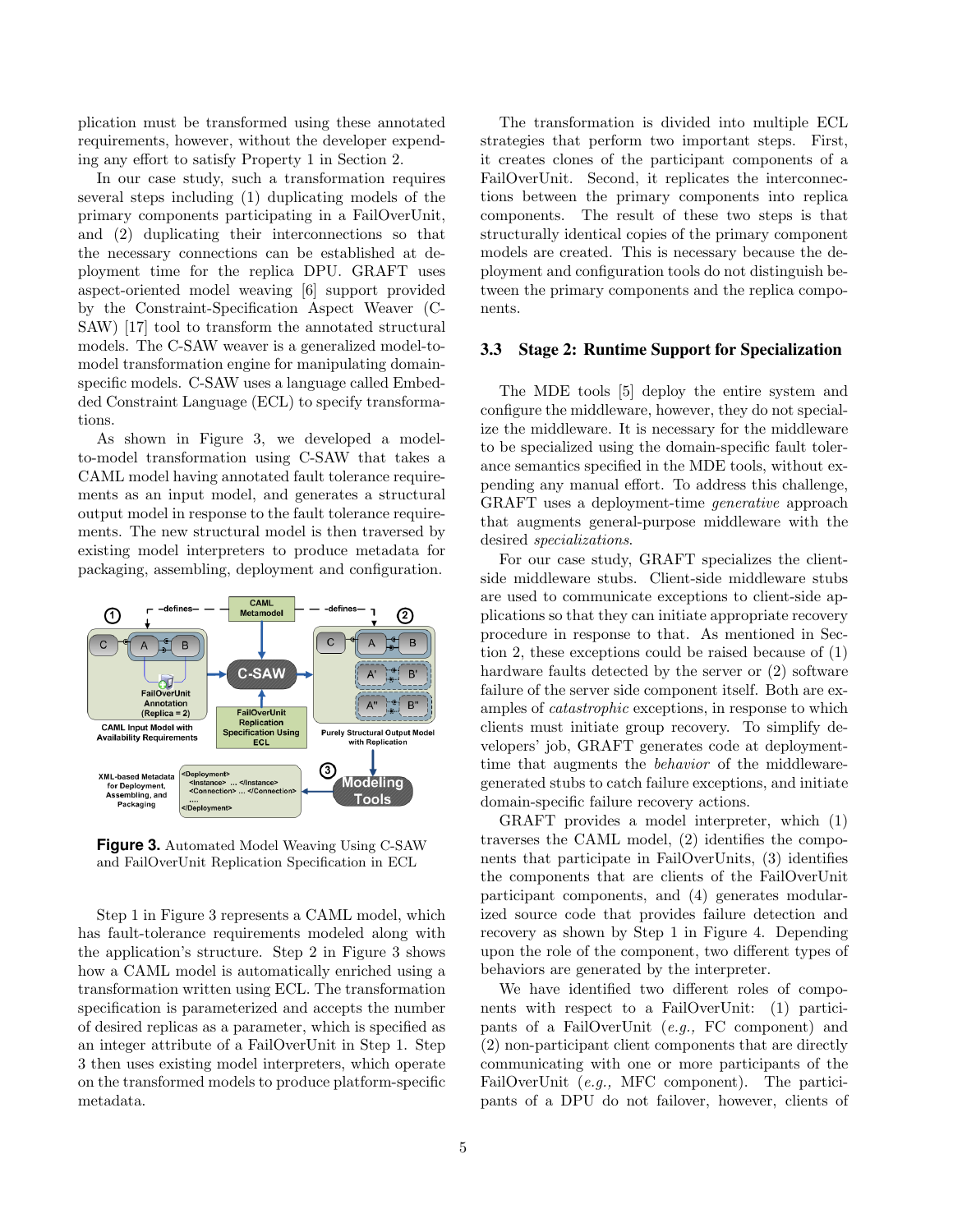

**Figure 4.** Automated Generation of Failure Detection and Handling Code

a DPU fail over to a replica FailOverUnit. To allow this difference in the behavior, failover code is generated only for the client components whereas the code for FailOverUnit participant components do not perform failover; instead they trigger failover in the client components of the FailOverUnit.

GRAFT encodes this difference in behavior by generating different AspectC++ code for each component associated with a FailOverUnit depending upon whether the component is a participant or a client. For participant components, for every method in the interface that can potentially raise a catastrophic exception, an around advice is generated that catches exceptions representing catastrophic failure and initiates a shutdown procedure for all the participant components. For the client components, however, a different around advice is generated that not only detects the failure and initiates a group shutdown procedure but also performs an automatic failover to a replica FailOverUnit.

To modularize and transparently weave the failure detection and recovery functionality within the stubs, GRAFT leverages Aspect-oriented Programming (AOP) [10] support provided by the AspectC++ [18] compiler. The CAML model interpreter generates AspectC++ code,<sup>2</sup> which is then woven by the  $AspectC++$  compiler into stubs at the client side producing specialized stub implementations as shown by Step 2 in Figure 4. Finally, the specialized source code of the stubs are compiled using a traditional C++ compiler.

# 4 Evaluation of GRAFT

We evaluate GRAFT by measuring the efforts saved to specialize middleware in the context of the MHS case study of Section 2. Additionally we also qualitatively validate the runtime behavior of the specialized middleware in meeting the fault tolerance requirements of the MHS case study.

Qualitative validation of runtime behavior. Figure 5 shows how the specialized stubs generated by GRAFT react to failures at runtime and provide group recovery semantics. To control the lifecycle of the components, the aspect code communicates with domain application manager (DAM), which is a standard deployment and configuration infrastructure service defined in LwCCM. It provides high-level application programming interface (API) to manage lifecycle of application components. Below, we describe the steps taken by GRAFT when a catastrophic exception is raised.



**Figure 5.** Runtime Steps Showing Group Recovery Using GRAFT

- 1. As shown in Figure 5, MFC component directly communicates with the FC component, which in turn communicates with MC1 and MC2 components. Consider a scenario where FC makes a call on MC1 and MC1 detects a motor failure and raises MotorFailureException. The exception is caught by the generated aspect code in FC indicated by (1) in Figure 5.
- 2. The specialized stubs in FC, initiate shutdown of the primary DPU by instructing the DAM to remove participating components of the primary DPU (FC, MC1, and MC2), including itself.
- 3. DAM instructs the containers hosting the primary DPU components (FC, MC1, and MC2) to passivate and remove the components.

<sup>2</sup>Due to space restrictions we are not showing the generated aspect code.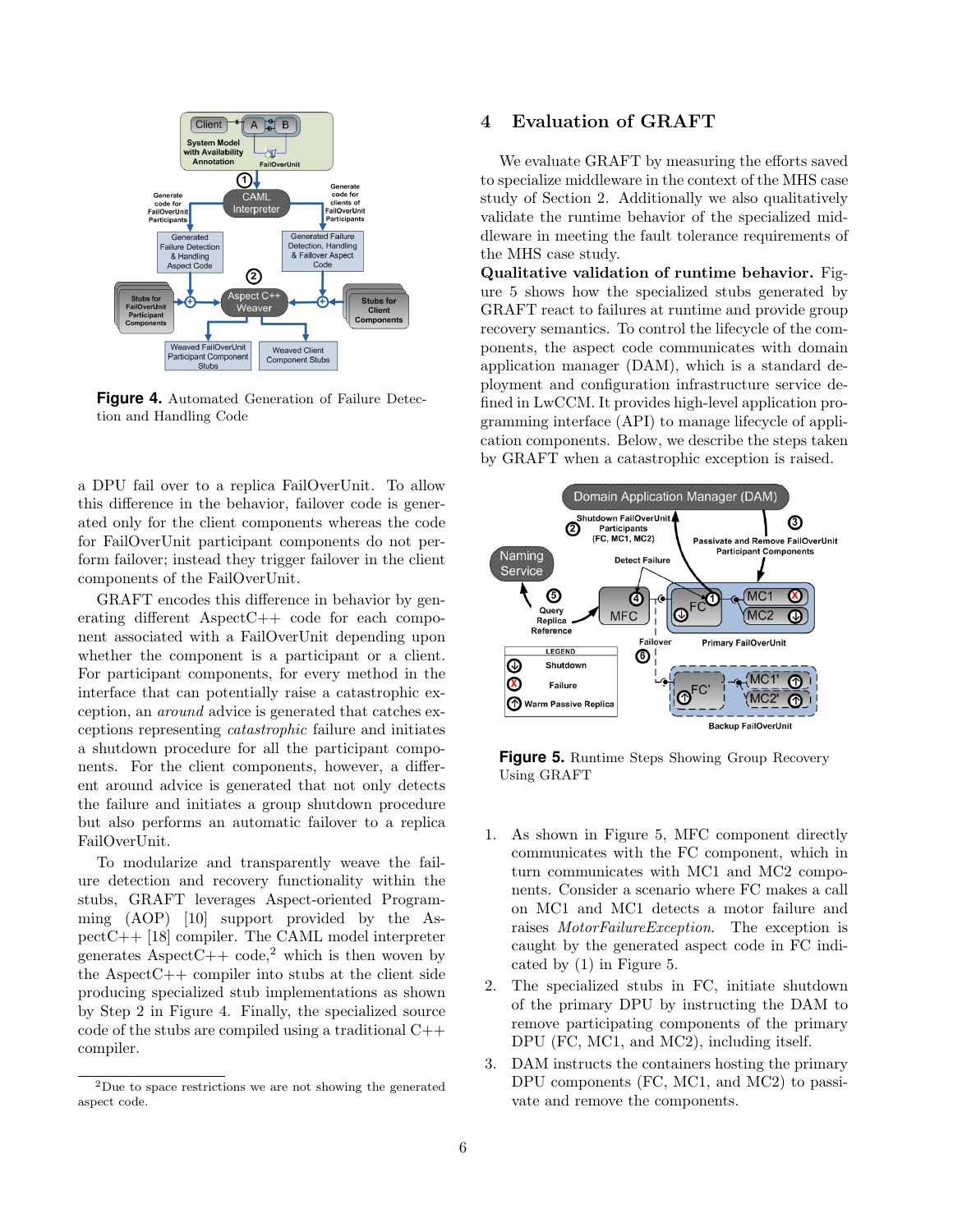|                       | <b>Fault-tolerance Modeling Efforts</b> |                |                | <b>Fault-tolerance Programming Efforts</b> |                                  |               |
|-----------------------|-----------------------------------------|----------------|----------------|--------------------------------------------|----------------------------------|---------------|
| Component             | $#$ of original                         | $#$ of replica | $#$ of replica | $#$ of try                                 | $#$ of catch                     | Total $\#$ of |
| Name                  | connections                             | components     | connections    | blocks                                     | <b>blocks</b>                    | lines         |
| Material Flow Control |                                         | $^{\prime}$ 0  | 70             | 0                                          | 3 <sub>1</sub><br>$^{\prime}$ () | 45/0          |
| Flipper Controller    | ? ⊹<br>$\cdot$ 2                        | $\angle 0$     | $\angle$ 0     | 2/<br>-0                                   | 6 <sub>1</sub><br>$^{\prime}$ () | 90/0          |
| Motor Controller 1    |                                         | $\angle 0$     | $\prime$ 0     | $\Omega$<br>- 0                            | 0 <sub>1</sub><br>$^{\prime}$ () | 0/0           |
| Motor Controller 2    | 2 <sub>1</sub>                          | $\sqrt{0}$     | $\prime$ 0     | -0                                         | 0 <sub>1</sub><br>΄ Ο            | 0/0           |

**Table 1.** Manual Efforts in Developing ITS Casestudy Without/With GRAFT

- 4. Removal of FC component triggers a system-level exception at the MFC component, which is again caught by the specialized stub at MFC-side.
- 5. The specialized stubs for MFC fetch a reference of FC' from the naming service. The naming service is assumed to be pre-configured at deploymenttime with lookup information for all the components in the system.
- 6. MFC successfully fails over to the replica DPU  $(FC', MC1', and MC2')$  and resumes the earlier incomplete remote function call. Finally, FC' communicates with  $MC1'$  and  $MC2'$  to drive the belt motors of the backup BELT C and continues the operation of MHS system without interruption.

Evaluating savings in effort to specialize middleware. Table 1 shows the manual efforts saved by adopting GRAFT's approach in designing and developing the MHS case study described in Section 2. The table shows that there is reduction in the efforts of modeling replica components and connections for all the four components. The declarative nature of CAML's FailOverUnit annotations and the automated modelto-model transformation thereafter, obviates the need for modeling the replica components and connections explicitly, resulting in a modular design of the MHS system.

A significant reduction in programming efforts is achieved due to automatic generation of code that handles failure conditions at runtime in the MHS system. The generated code for each component is different depending upon the number of remote interfaces used by a component, the number of methods in each remote interface, and the types of exceptions raised by the methods. The number of try blocks in Table 1 corresponds to the number of remote methods whereas the number of catch blocks correspond to the number of exceptions.

For example, when MFC component invokes a method of the FC component, 45 lines of aspect code is generated to handle group recovery semantics for that one function call alone. GRAFT's approach yields higher savings in modeling and programming efforts for larger, more complex systems, which may have hundreds of components with tens of them requiring faulttolerance capabilities.

## 5 Related Work

Polze et. al., [13], use AOP techniques to describe fault-tolerance as a non-functional component property and focus on the automatic generation and replication of protected components and fault tolerant middleware services based on aspect information and demonstrate service configuration through a graphical userinterface. GRAFT's approach overlaps considerably with this approach, however, GRAFT provides automatic support for *domain-specific* failure handling semantics to applications as opposed to common middleware services.

ACT [14] enables runtime adaptation by transparently weaving adaptive code in the ORBs at runtime, which intercepts and adapts the requests, replies and exceptions that pass through the ORBs. ACT uses a runtime approach, which is based on portable interceptors. Although ACT's generic and rule-based interceptor capabilities could be used to provide various failure management semantics at runtime, it provides no support for capturing design-, deployment-time domainspecific fault-tolerance requirements.

Sevilla et. al., [16] describe an automatic code generation approach for distribution, fault tolerance and load balancing aspects of component based systems. GRAFT on the other hand provides mechanisms that specifically support group failure recovery semantics based on the model- as well as code-based weaving of component-based systems along with runtime monitoring infrastructure support.

Afonso et. al., [1] propose a manual AOP-based approach for modularizing existing fault tolerance code from the legacy threaded applications. But the modularization and weaving must be done manually at application level whereas GRAFT automatically weaves the domain-specific failure handling code in general purpose middleware to provide transparent recovery through client-side failover.

JReplica [8] attempts to modularize the replication aspect of fault tolerance using AOP. JReplica extends